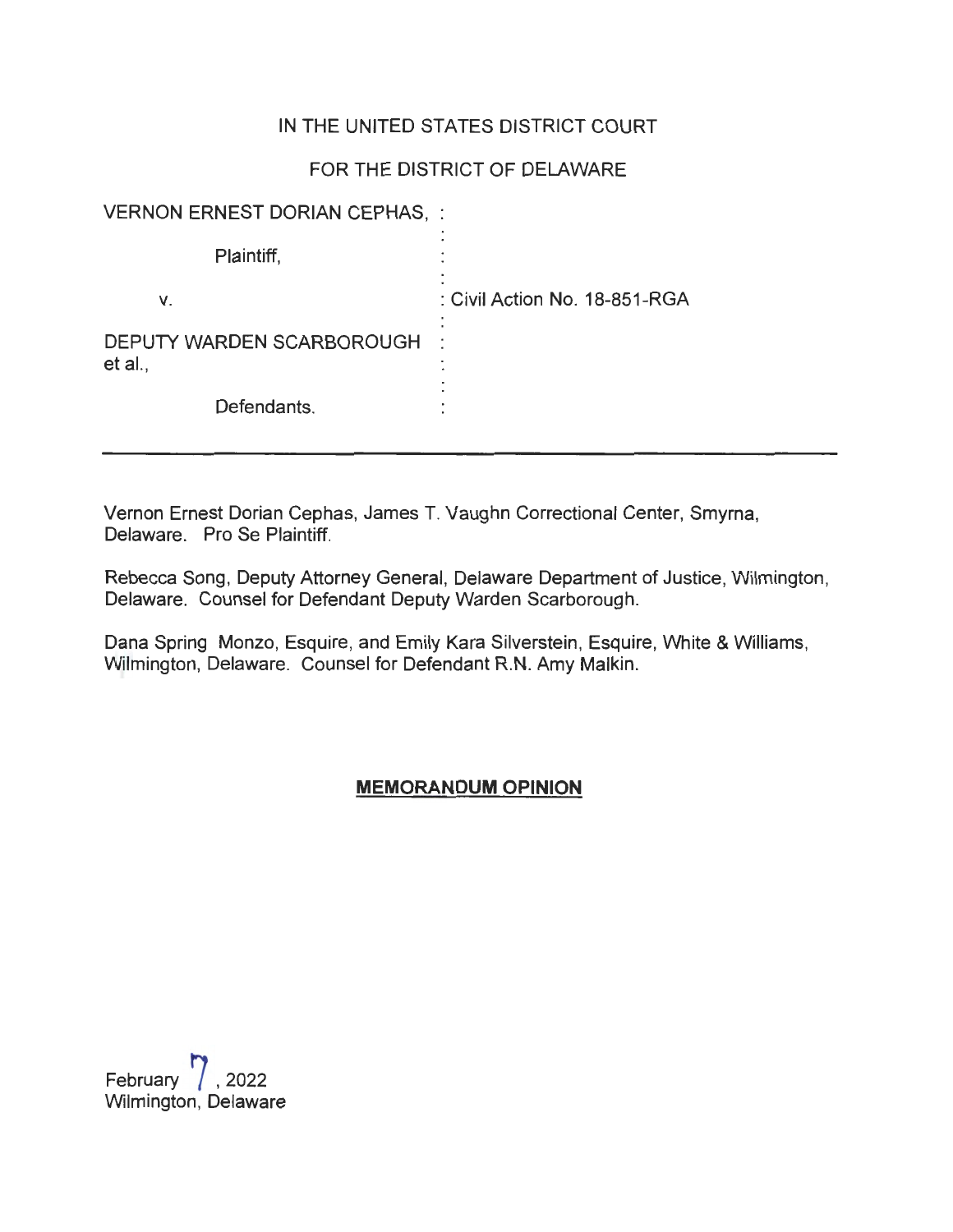A MAN M MyMMM

Plaintiff Vernon Ernest Dorian Cephas, an inmate at the James T. Vaughn Correctional Center in Smyrna, Delaware, filed this action pursuant to 42 U.S.C. § 1983.<sup>1</sup> (D.I. 3). He appears *pro se* and has been granted leave to proceed in forma pauperis. (0.1. 7). The operative pleading consists of Docket Items 3, 9, 10 (sealed medical records), and 19. (See D.I. 21 at 10; D.I. 22). Pending motions are a motion for summary judgment and motion to strike, both filed by Defendant Deputy Warden Scarborough. (D.I. 139, 152). The matters have been fully briefed.

#### **BACKGROUND**

This matter proceeds on Count Two, a retaliation claim in violation of the First

Amendment against Defendant.<sup>2</sup> Plaintiff complains of actions taken both when he was

an unsentenced detainee and a sentenced inmate at the JTVCC. 3 The claim against

Defendant is raised against him in his individual and official capacities.

As alleged , Plaintiff spoke to Defendant about a rash and explained he had been unsuccessful in getting treatment. Defendant advised Plaintiff that he would email

<sup>&</sup>lt;sup>1</sup> When bringing a § 1983 claim, a plaintiff must allege that some person has deprived him of a federal right, and the person who caused the deprivation acted under color of state law. West v. Atkins, 487 U.S. 42, 48 (1988).

 $2$  Plaintiff also raises a medical needs claim against nurse Amy Malkin. (D.I. 21 at 10). Claims against nurse Malkin are stayed due to the suggestion of bankruptcy of Connections Community Support Programs, Inc. (See 0 .1. 136, 144).

<sup>&</sup>lt;sup>3</sup> Plaintiff was found guilty on September 13, 2016, following a jury trial in the Superior Court of the State of Delaware in and for Kent County, and sentenced on December 13, 2016. See State v. Cephas, ID #150303005476 (Del. Super.). A convicted but unsentenced inmate has the same status under the Constitution as a pretrial detainee. See Fuentes v. Wagner, 206 F.3d 336 (3d Cir. 2000).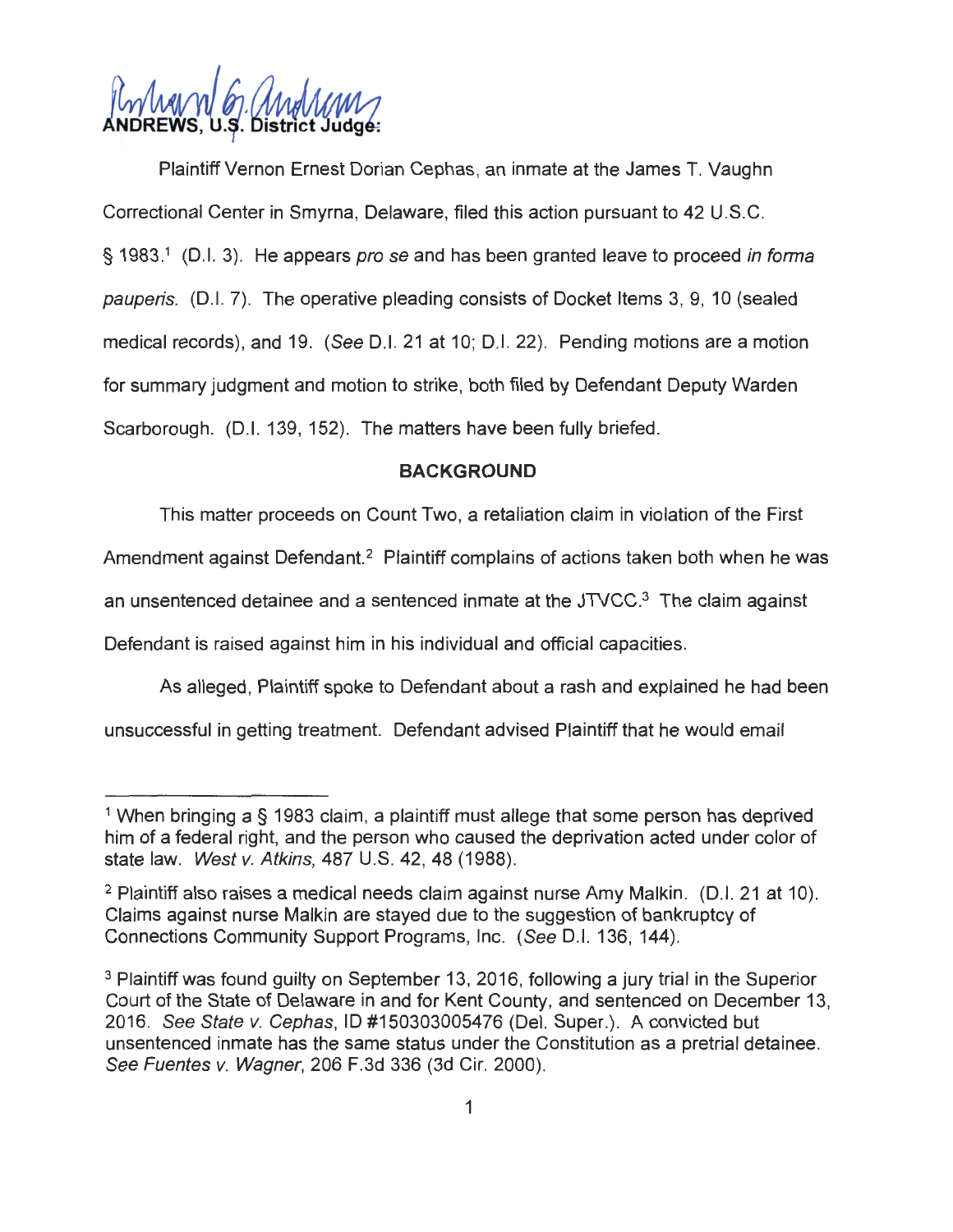someone in medical so that Plaintiff would be seen. Plaintiff states, "This too was unsuccessful." (0.1. 3 at 12, **ffll** 17-20).

Plaintiff wrote to Warden Dana Metzger that he was not getting proper medical care and had not received assistance from Defendant. (/d. at 12). Plaintiff continued to seek treatment and file grievances. (Id.). Plaintiff alleges that Defendant transferred him from minimum security to medium high security (*i.e.*, "MHU") on October 18, 2017, in retaliation for the letter he sent to Warden Metzger complaining about Defendant's failure to assist Plaintiff in obtaining medical care. (*Id.* at 17, 19).

Plaintiff seeks compensatory and punitive damages, as well as declaratory and injunctive relief.

#### **FACTS AS PRESENTED BY THE PARTIES**

Plaintiff frequently sought medical attention for chest pains and shortness of breath following a September 2016 surgery. (0.1. 141 at 16-24). Plaintiff has chronic obstructive pulmonary disease ("COPD") and is prescribed an inhaler, a keep on person  $(i.e., KOP)$  medication.  $(id. at 27-32, 103)$ . Plaintiff testified that when an inmate needs a prescription refilled, the must submit a "sick call" form. (Id. at 102-03). An inmate must also submit a sick call slip or may ask a correctional officer when he needs medical attention. (Id.).

Plaintiff received medical treatment on a number of occasions between October 2016 through mid-October 2017. (/d. at 16-30). Plaintiff testified that he spoke to Defendant about getting medical care for a rash but does not recall the date of the conversation. (Id. at 100-01). Defendant does not recall having this conversation. (Id. at 138). Plaintiff testified that he sent a letter to the warden through the in-house prison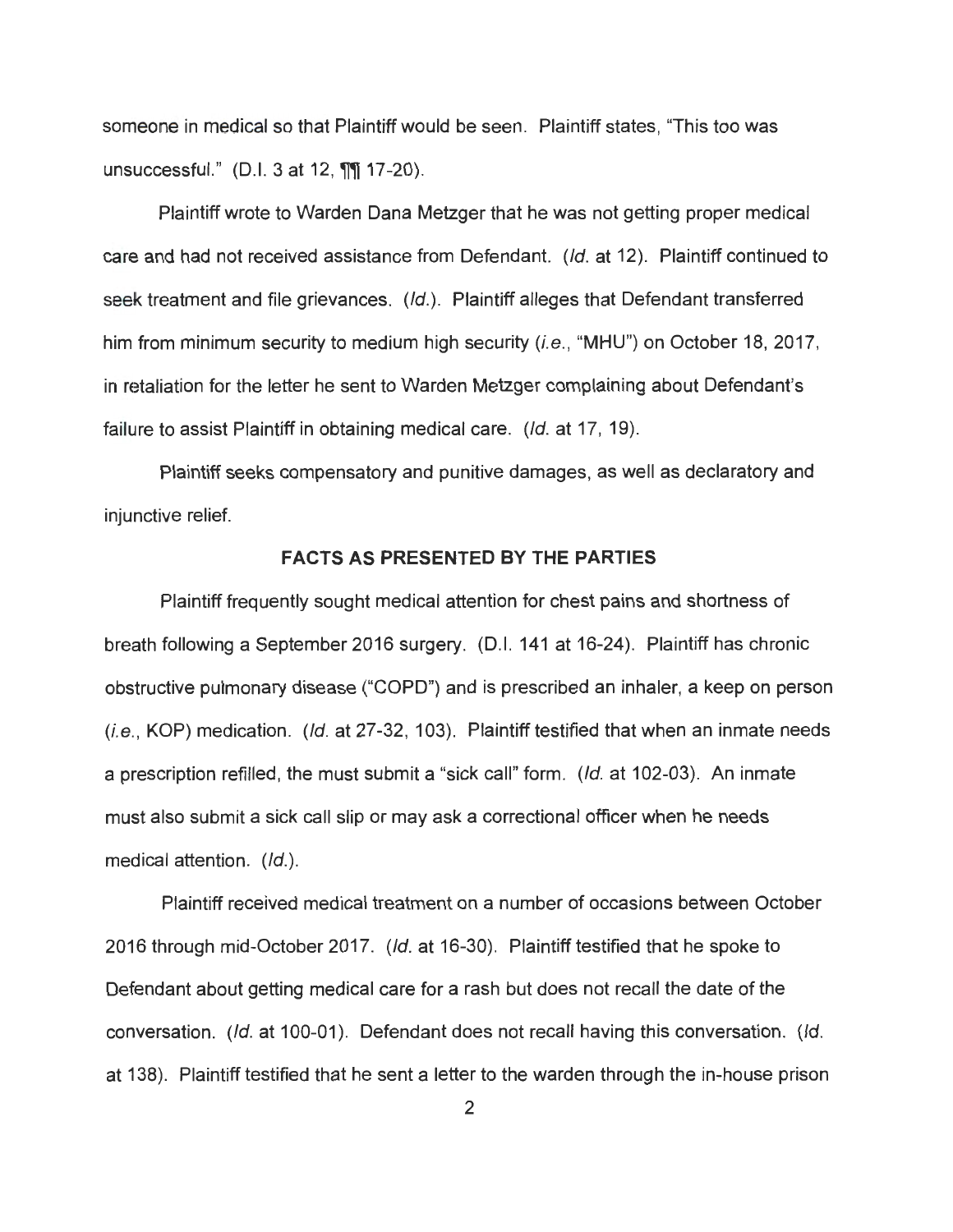mail system sometime between July through September of 2017 (the "first letter") in which he told the warden that Defendant did not help him receive medical care for the rash.<sup>4</sup> *(Id.* at 101).

On September 26, 2017, Plaintiff filled out a sick-call form for a KOP refill and complained of chest pain, recurring rash, and itchy eyes. (*Id.* at 54, 108, 109). Plaintiff explained that he refused treatment that day even though he was having chest pains because he wanted his KOPs. (Id. at 108-09). On October 6, 2017, Plaintiff was having chest pains and, around 3:00 a.m., went to the correctional officer for medical attention. (*Id.* at 110). Plaintiff was seen as an emergency sick call because of the chest pain complaints he said had been occurring since the previous Saturday. (Id. at 18). He "continued to mention [to multiple medical staff] having KOP medications re-ordered" by the provider. (Id.). The medical note states that Plaintiff did not appear to be in any "distress" and he was released in stable condition. (Id.). Plaintiff testified that he did not ask for a medication refill. (*Id.* at 110).

On October 6, 2017, R.N. Tyler Bohanan issued Plaintiff a disciplinary report for giving a false alarm and lying because Plaintiff "abused an emergency sick call" on October 6, 2017, in an attempt to have KOP medication filled. (Id. at 57). The report states that Plaintiff was "aware he can request medication refills through the sick call slip as he has done this process in the past."  $(Id.)$ . The report stated that Plaintiff had a prior incident, on February 15, 2017, "where [Plaintiff] had used an emergency sick call

<sup>4</sup> The letter was not provided to the Court. Plaintiff did not keep a copy of the letter, and the letter was not located following a search of all correspondence received by the warden in 2017. (D.I. 141 at 101, 128).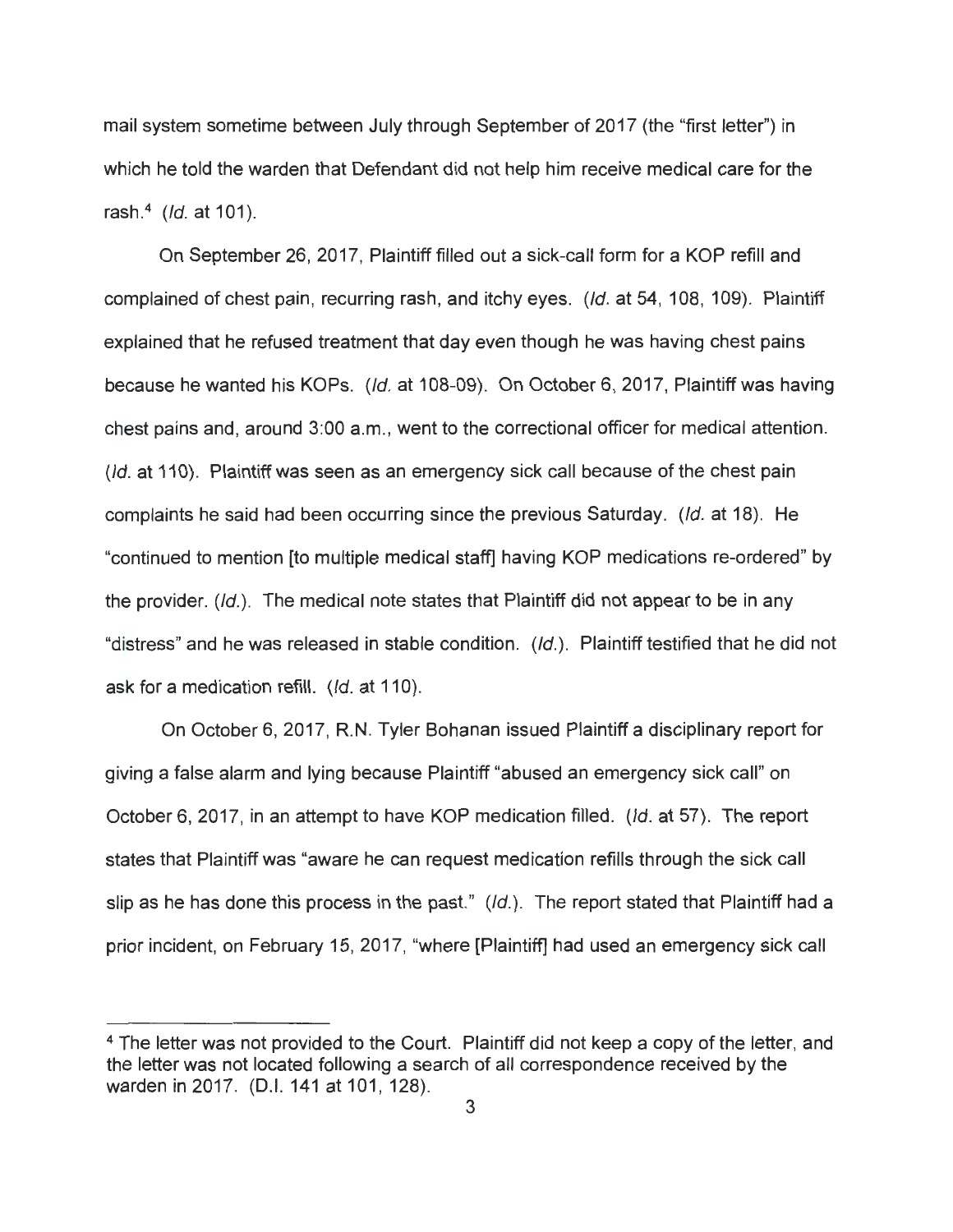so that he could get his medications filled." (Id.). On October 18, 2017, at approximately 12: 10 p.m. Plaintiff was found guilty of the violations and sanctioned to five days confinement to quarters and fifteen days loss of all privileges. (Id. at 59). Plaintiffs appeal was denied. (Id. at 59-60). Defendant had no involvement in the disciplinary action, the hearing, or appeal. (Id. at 138).

On October 18, 2017, at approximately 11 :57 a.m., Defendant ordered Plaintiffs transfer from W1 to O-West. (Id. at 63). Plaintiff alleges that Defendant moved him from W1 to D-West because of the 2017 letter Plaintiff wrote to the Warden. (D.I. 3 at 17). Defendant states that he was not aware that Plaintiff had made the 2017 complaint at the time he ordered Plaintiffs transfer. (0.1. 114 at 138). Defendant states that Plaintiff was transferred to maintain prison safety and order and to ensure that Plaintiff would receive prompt and proper emergency care for his medical issues. (Id. at 136). Defendant states that he was concerned that Plaintiffs behavior of calling in a false alarm could disrupt prison safety and order. (/d.). Defendant states that he ordered Plaintiffs move "to a facility with higher security" where Plaintiffs actions and movements could be more closely monitored by security. (Id. at 137). Defendant states that he also ordered the move so that if Plaintiff had a true medical emergency due to his health issues, he would be minutes away from the infirmary at the O-West building and this would allow an emergency response team to reach Plaintiff more quickly than if he were housed in the W1 building. (Id.).

Plaintiff wrote the warden on March 30, 2018 and complained that Defendant retaliated against him because he had sent a complaint letter  $(i.e.,$  the first letter) about Defendant to the warden "back in August/September about my ongoing medical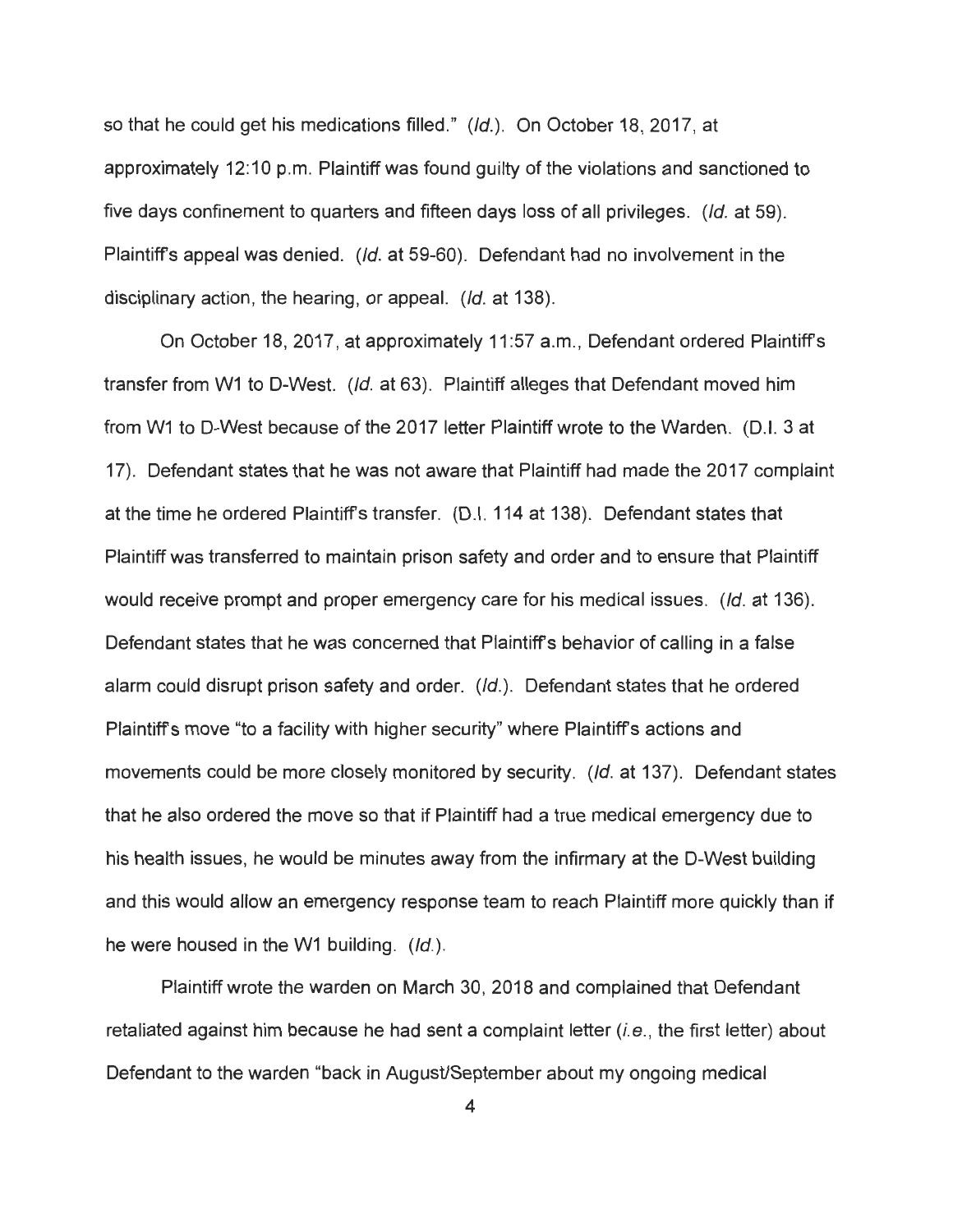problems." (Id. at 67-72). The warden investigated Plaintiffs allegations of retaliation and reprisal. (Id. at 65). On April 11 , 2018, Scarborough provided a memorandum to the warden in response to Plaintiffs claims of retaliation. (Id. at 66). Defendant provided two reasons for the transfer:

[A]s per attached 404 incident report the inmate gave false alarm (medical emergency) in order to be taken to medical so he can complain about his KOP issues. . . . [O]n the off chance that the inmate does in fact have a medical condition that may necessitate an occasional emergency response team to treat him on site; he will be located in a building much closer to the infirmary than where he was previously housed. The response time will be significantly reduced. . . . Since this order went into effect there have been no documented instances of code 4 medical emergencies involving I/M Cephas.

(Id. at 66). On April 24, 2018, the warden advised Plaintiff that "after investigation into your allegations of retaliation and reprisal, I do not have any cause to find truth in any of the concerns given ... . I hope this allays your concerns into this matter and I consider it closed at this time." (Id. at 65).

Plaintiff submitted a grievance on November 21 , 2019, complaining about the disciplinary report that he received on October 15, 2017. (Id. at 88-93). In much of the grievance Plaintiff complains that Defendant retaliated and had him transferred on October 18, 2017, for filing a complaint against Defendant with the warden. (Id. at 91-93). The grievance was returned unprocessed for several reasons including that the grievance was filed more than seven days from the date of occurrence. (Id. at 94-95).

Defendant moves for summary judgment: (1) on all claims against him in his official capacity; and, on the grounds that (2) Plaintiff cannot establish the essential elements of retaliation; (3) Defendant has qualified immunity; and (4) Plaintiff failed to exhaust his administrative remedies. Plaintiff responded and filed a twelve paragraph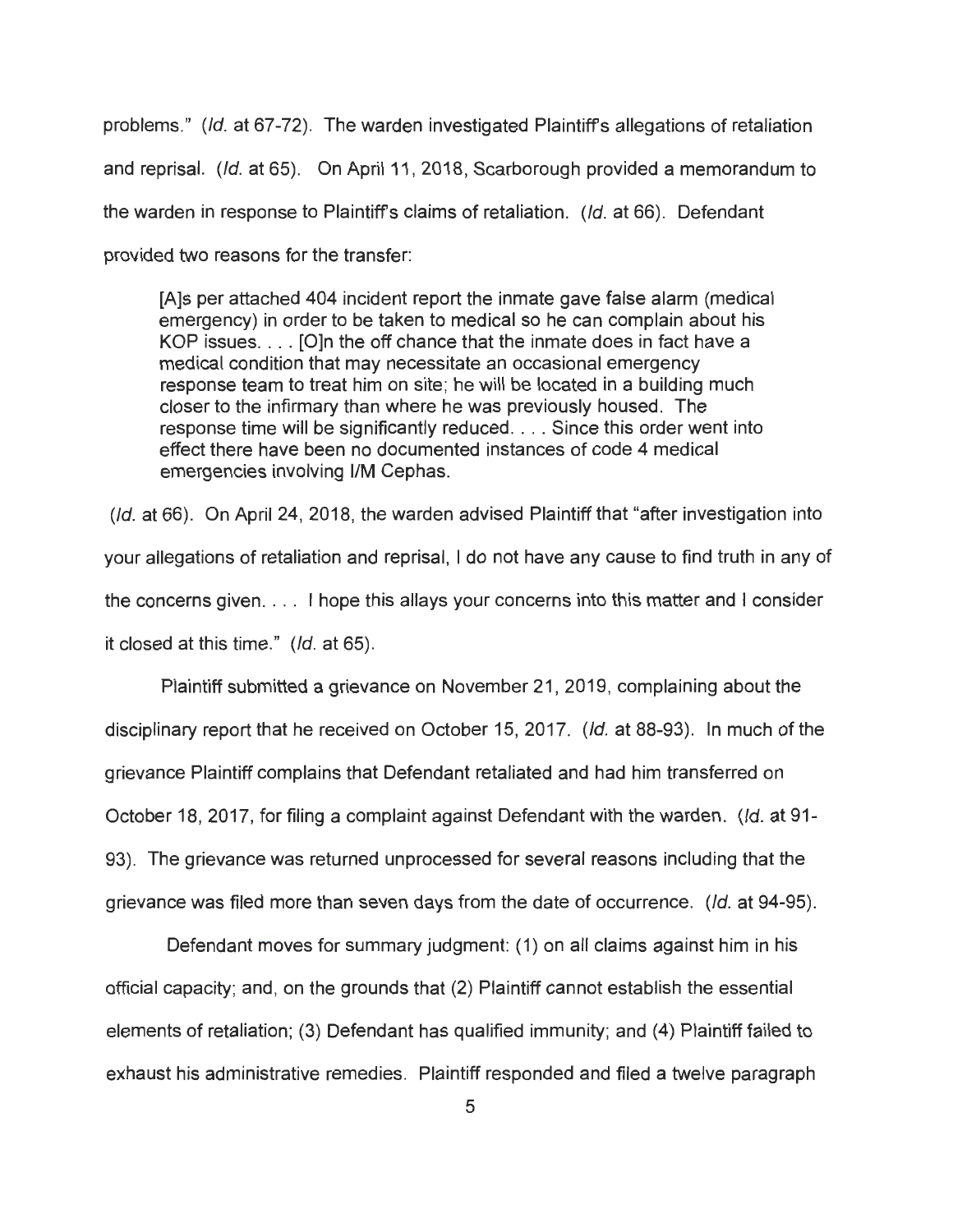declaration as well as the declaration of inmate Amir Fatir, all in opposition to Defendant's motion. (D.I. 149). Defendant moves to strike portions of the response and declarations. (D.I. 152).

#### **MOTION TO STRIKE**

Defendant moves to strike for a number of reasons. (0.1. 152). First, Defendant moves to strike Plaintiff's response on the grounds that it exceeds the twenty page limit as set forth in this Court's Local Rules. See D. Del. LR 7.1.3(a)(4). Plaintiff did exceed the page limit, and by a lot of pages, although, since it is handwritten, it is difficult to compare it to the number of words that would be in twenty typed pages. I will therefore give Plaintiff latitude in this regard given his *pro se* status. This portion of the motion to strike will be denied.

Second, Defendant moves to strike paragraphs 2, 4, 5, 6, 7, 8, and 12 of Plaintiff's declaration and paragraphs 2 and 3 of Fatir's declaration. "An affidavit or declaration used to support or oppose a motion must be made on personal knowledge, set out facts that would be admissible in evidence, and show that the affiant or declarant is competent to testify on the matters stated." Fed. R. Civ. P. 56(c)(4). An affidavit which does not comply with the requirements of Rule 56 is subject to a motion to strike. Western Mining Corp. v. Standard Terminals, Inc., 577 F. Supp. 847, 848 (W.D. Pa.), affd, 745 F.2d 49 (3d Cir. 1984). In supporting a motion for summary judgment, "the affiant must ordinarily set forth facts, rather than opinions or conclusions." Maldonado v. Ramirez, 757 F.2d 48, 51 (3d Cir. 1985). "An affidavit that is 'essentially conclusory and lacking in specific facts' is inadequate to satisfy the movant's burden." Id. (citations omitted).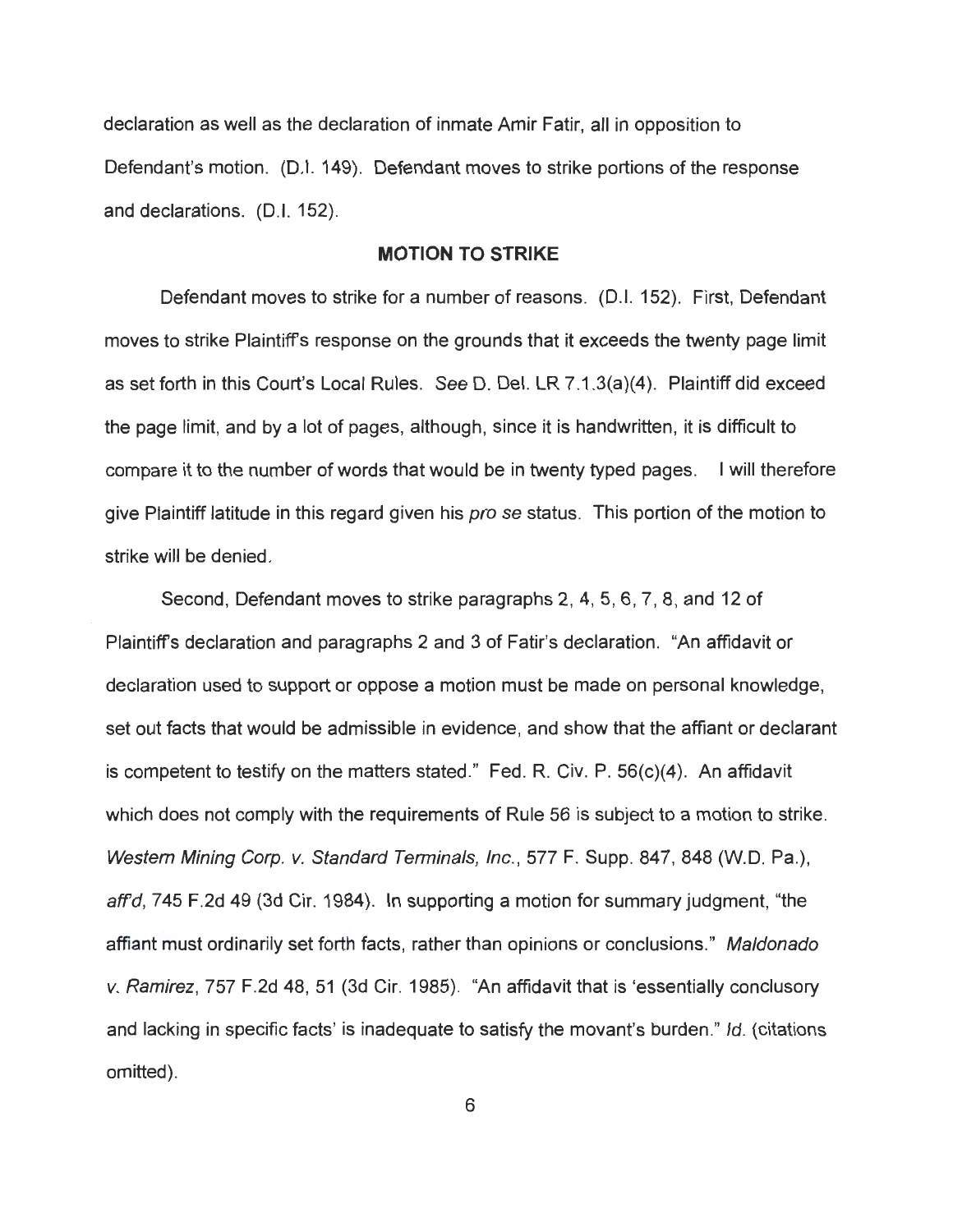The Court will grant Defendant's motion to strike paragraphs 2, 5, 6, and 8 of Plaintiffs declaration, and otherwise dismiss the request as moot. Paragraphs 2, 5, 6, and 8 are simply statements of belief. They would not be admissible in evidence. I do not need to resolve the motion as to any of the other paragraphs. I accept as true that Plaintiff wrote the first letter and that he complained about Deputy Warden Scarborough in it.; that renders moot the request to strike paragraph 12 and paragraphs 2 and 3 of the Fatir declaration. Paragraph 4 is a comment on the evidence. I treat it as such, and there is no need to strike it. Paragraph 7 is a conclusory statement of historical fact. I do not think it is necessary to strike it, because it does not affect the legal analysis of the summary judgment motion.

#### **MOTION FOR SUMMARY JUDGMENT**

Legal Standards. "Summary judgment is proper when, viewing the evidence in the light most favorable to the nonmoving party and drawing all inferences in favor of that party, there is no genuine dispute as to any material fact and the moving party is entitled to judgment as a matter of law." Drumgo v. Kuschel, 811 F. App'x 115, 117 (3d Cir. 2020) (citing Fed. R. Civ. P. 56(a)). A fact in dispute is material when it "might affect the outcome of the suit under the governing law" and is genuine "if the evidence is such that a reasonable jury could return a verdict for the nonmoving party." Anderson v. Liberty Lobby, Inc., 477 U.S. 242, 248 (1986). "In considering a motion for summary judgment, a district court may not make credibility determinations or engage in any weighing of the evidence; instead, the nonmoving party's evidence 'is to be believed and all justifiable inferences are to be drawn in his favor."" Marino v. Industrial Crating Co. , 358 F.3d 241 , 247 (3d Cir. 2004) (quoting Anderson, 477 U.S. at 255). A court's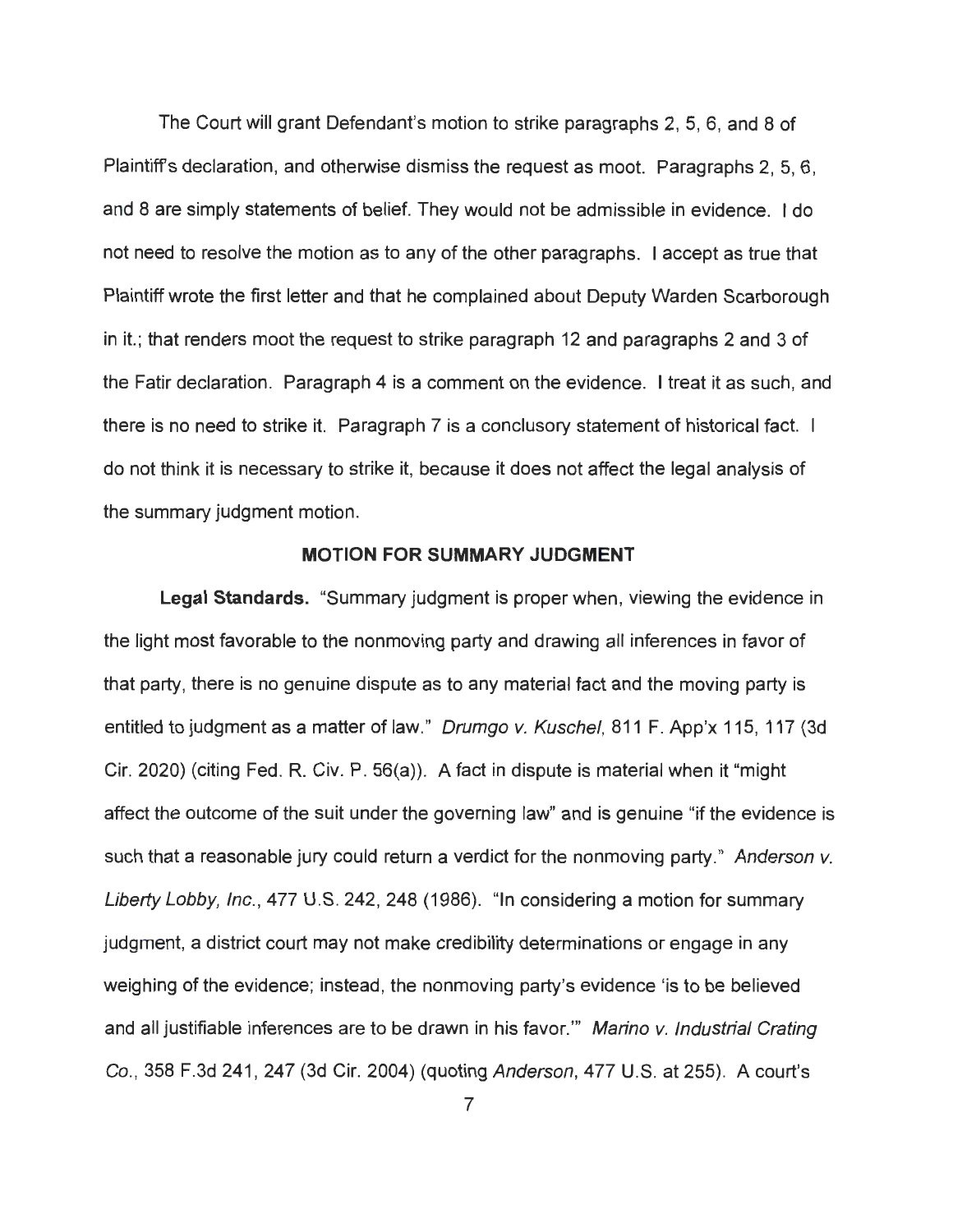role in deciding a motion for summary judgment is not to evaluate the evidence and decide the truth of the matter but rather "to determine whether there is a genuine issue for trial." Anderson, 477 U.S. at 249.

A party moving for summary judgment has the initial burden of showing the basis for its motion and must demonstrate that there is an absence of a genuine issue of material fact. Celotex Corp. v. Catrett, 477 U.S. 317, 323 (1986). The burden then shifts to the nonmoving party to show that there is a "genuine issue for trial." Id. at 324. To withstand a properly supported motion for summary judgment, the nonmoving party must identify specific facts and affirmative evidence that contradict the moving party. Anderson, 477 U.S. at 250.

There is "no genuine issue as to any material fact" if a party" "fails to make a showing sufficient to establish the existence of an element essential to that party's case." Celotex Corp., 477 U.S. at 322. "If reasonable minds could differ as to the import of the evidence," however, summary judgment is not appropriate. See Anderson, 477 U.S. at 250-51 .

**Discussion.** Defendant moves for summary judgment on the ground that Plaintiff cannot prove his retaliation claim. Plaintiff argues that there are genuine issues of material fact that preclude summary judgment.

"Retaliation for the exercise of constitutionally protected rights is itself a violation of rights secured by the Constitution actionable under§ 1983." White v. Napoleon, 897 F .2d 103, 111-12 (3d Cir. 1990). Proof of a retaliation claim requires that a plaintiff demonstrate: (1) he engaged in protected activity; (2) he was subjected to adverse actions by a state actor; and (3) the protected activity was a "substantial or motivating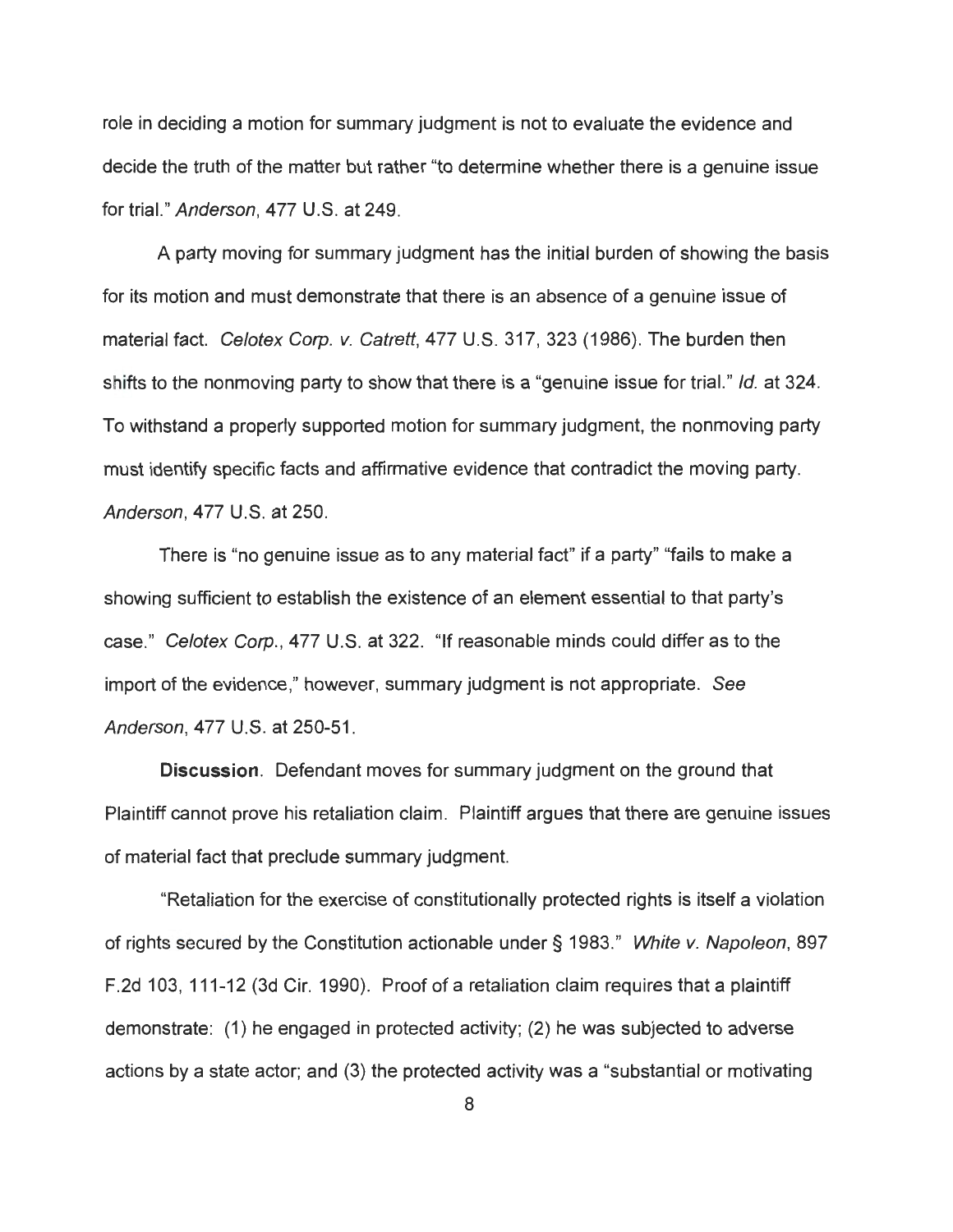factor" in the state actor's decision to take adverse action. Carter v. McGrady, 292 F.3d 152, 158 (3d Cir. 2002); see also Allah v. Seiverling, 229 F.3d 220 (3d Cir. 2000) ("fact finder could conclude ... that retaliatory continued placement in administrative confinement would 'deter a person of ordinary firmness from exercising his First Amendment rights"').

The causation element requires a plaintiff to prove either: (1) an unusually suggestive temporal proximity between the protected activity and the alleged retaliatory action, or (2) a pattern of antagonism coupled with timing to establish a causal link. See Lauren W. ex rel. Jean W. v. DeFlaminis, 480 F.3d 259, 267 (3d Cir. 2007); Krouse v. American Sterilizer Co. , 126 F.3d 494, 503-04 (3d Cir. 1997). "[O]nce a prisoner demonstrates that his exercise of a constitutional right was a substantial or motivating factor in the challenged decision, the prison officials may still prevail by proving that they would have made the same decision absent the protected conduct for reasons reasonably related to a legitimate penological interest." Rauser v. Horn, 241 F.3d 330, 334 (3d Cir. 2001). When analyzing a retaliation claim, courts consider that the task of prison administrators and staff is difficult, and that the decisions of prison officials require deference, particularly where prison security is concerned. Rauser, 241 F.3d at 334.

Defendant argues that Plaintiff cannot prove the essential elements of retaliation. Plaintiff has met the first element of a retaliation claim. He testified that in his first letter to the warden he complained of Defendant's failure to see that he obtained medical care. He also met the second element (at least when viewed in the light most favorable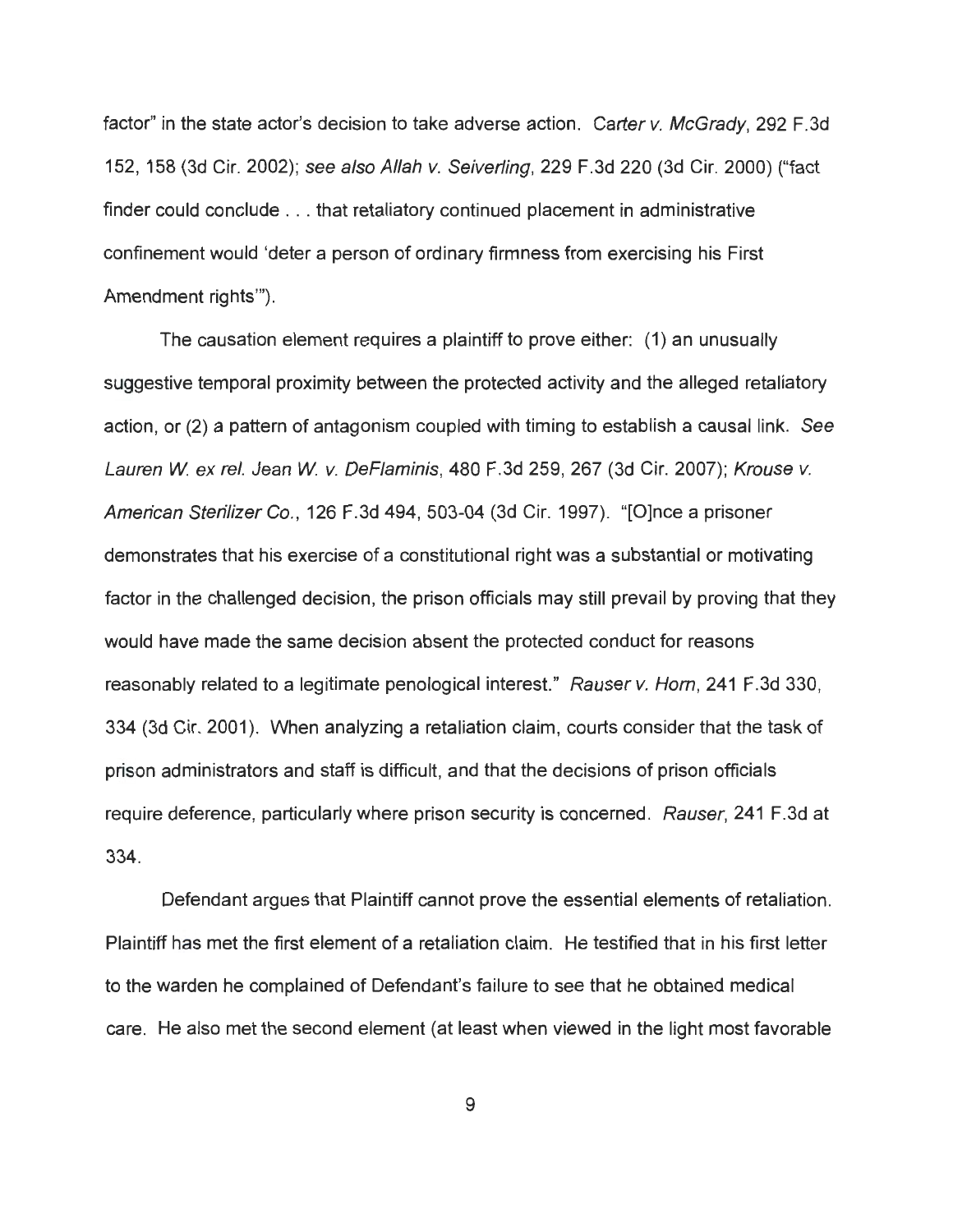to Plaintiff) – he was subjected to an adverse action by a state actor when Defendant Scarborough ordered his transfer from W1 to D-West.

Plaintiff has not met the third element of a retaliation claim. The record evidence does not show that the protected activity (i.e. , the first letter) was a substantial or motivating factor in Defendant's decision to transfer Plaintiff to D-West. The record evidence indicates that Defendant was unaware of the first letter when he ordered Plaintiffs transfer to D-West on October 18, 2017. Plaintiff argues that because his 2018 letter to the warden was forwarded to Defendant, one must conclude that the first letter was also forwarded to Defendant. There is no record evidence to support Plaintiffs position. It is thus unrefuted that Defendant was unaware of the first letter. Plaintiff therefore has not shown that the letter was a substantial or motivating factor in Defendant's decision to transfer Plaintiff. This is fatal to Plaintiffs retaliation claim.

Assuming arguendo that Plaintiff made a prima facie case of retaliation, the record evidence demonstrates that Plaintiff was transferred for reasons reasonably related to a legitimate penological interest. Defendant's unrefuted statement is that Plaintiff was transferred to maintain prison safety and order and to ensure that Plaintiff would receive prompt and proper emergency care for his medical issues. Plaintiff argues that because Defendant ordered Plaintiffs transfer to D-West thirty minutes before Plaintiff was found guilty of the disciplinary charges, this casts doubt on Defendant's stated reasons for the transfer. The record does not support Plaintiffs position. Defendant's April 11 , 2018, memorandum to the warden (0.1. 141 at 66) contains no reference to Plaintiffs finding of guilt; it refers only to the incident report that Plaintiff gave a false alarm. Defendant's declaration (id. at 136,  $\eta$  5) refers to the fact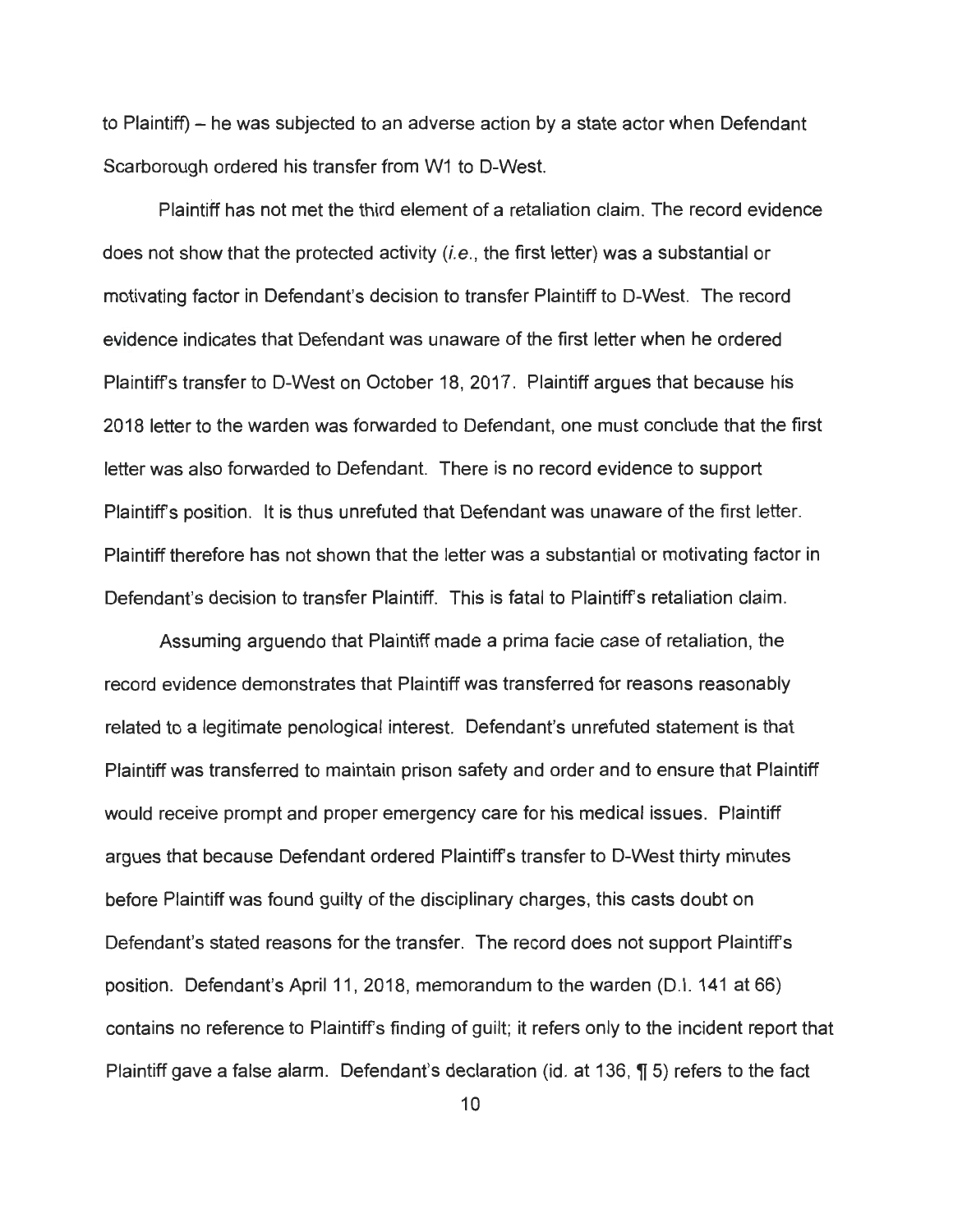that Plaintiff was found guilty of lying and giving a false alarm. It does not state that the guilty finding was the reason for the transfer.

Plaintiff also argues that Defendant's response in transferring him was overblown and exaggerated because Plaintiff never caused a Code 4 medical emergency and the reasons for the transfer are based on hypothetical reasons or events that never happened. Based upon the record evidence, as Defendant stated in his memorandum to the warden, he relied upon an incident report that Plaintiff gave a false alarm in order to be taken to medical to complain about KOP issues. Notably, the disciplinary report authored by Bohanan states that Plaintiff indicated he went to sick call to see a provider to get a refill on his KOP medications and it was Bohanan who determined that Plaintiff "abused an emergency sick call at the cost of valuable staff time and resources." Defendant's statement and his explanatory memorandum provide a logical explanation for Plaintiff's transfer.<sup>5</sup>

In light of the record evidence, no reasonable jury could find for Plaintiff. Accordingly, Defendant's motion for summary judgment will be granted. 6

<sup>&</sup>lt;sup>5</sup> Plaintiff's statement in his declaration that he "never misused the sick call process" does not create a disputed material fact because it does not dispute that R.N. Bohanan wrote him up for doing just that, and that Defendant relied upon the written report in making the transfer decision.

<sup>&</sup>lt;sup>6</sup> Summary judgment is appropriate on the retaliation claim. I will not address the other grounds for summary judgment other than to note that Defendant has immunity under the Eleventh Amendment for those claims raised against him in his official capacity.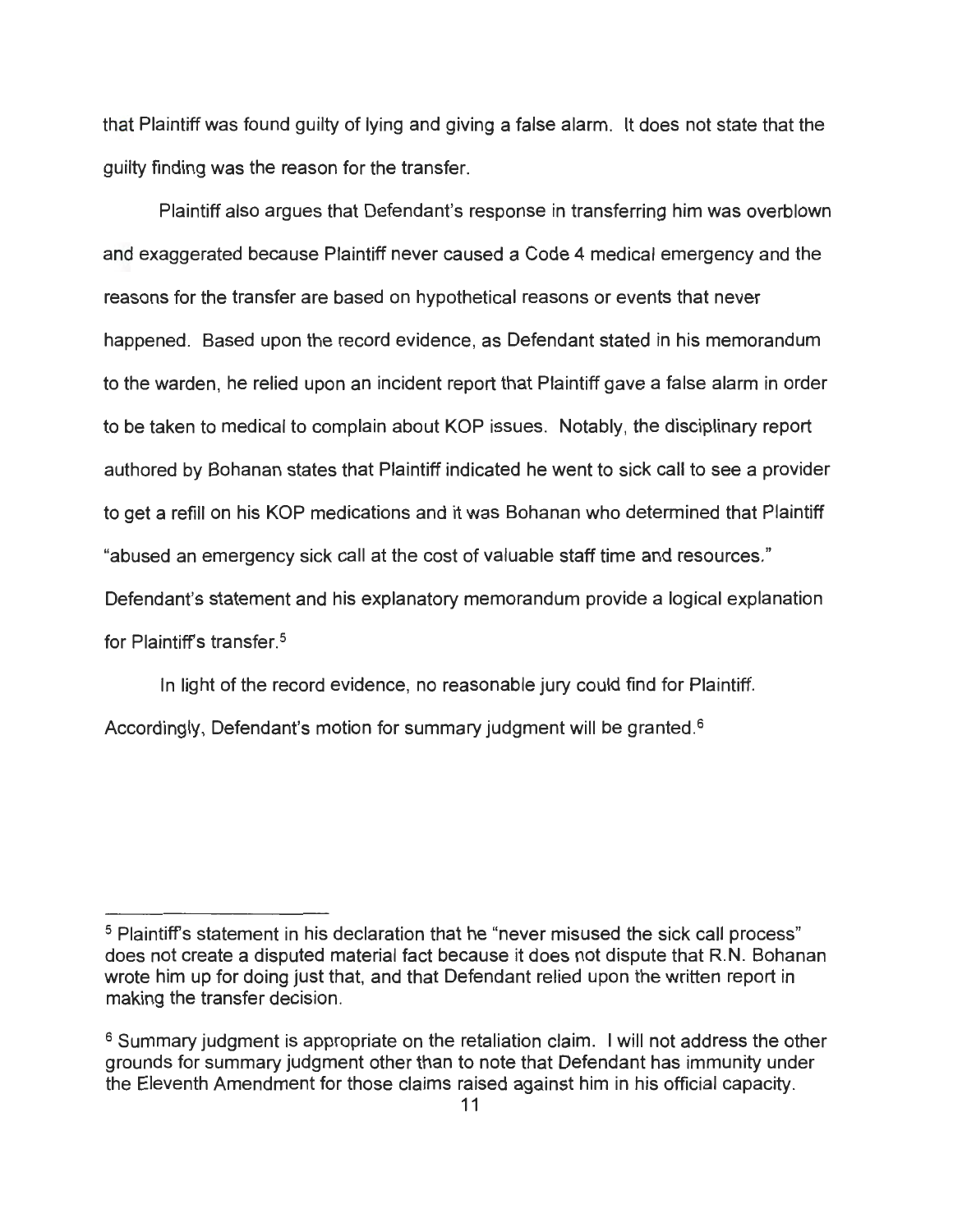## **CONCLUSION**

For the above reasons, the Court will: (1) grant in part and dismiss in part Defendant's motion to strike (D.I. 152); and (2) grant Defendant's motion for summary judgment (D.I. 139).

An appropriate Order will be entered.